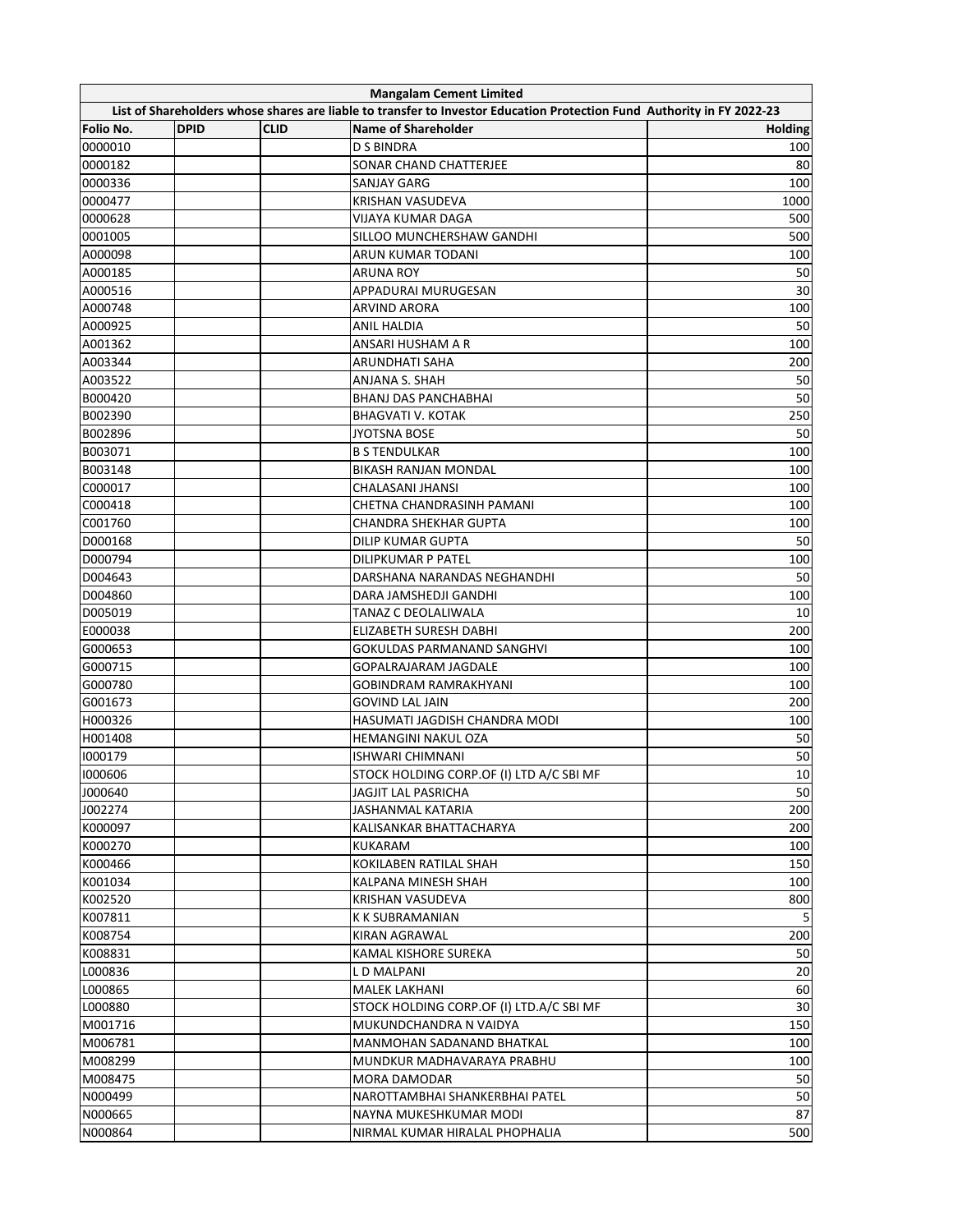| N002302            |          |          | LT COL N M JOSHI                                         | 100       |
|--------------------|----------|----------|----------------------------------------------------------|-----------|
| N002762            |          |          | <b>MEENA NUHAL</b>                                       | 60        |
| N002793            |          |          | NAROTTAMDAS JETHABHAI MERCHANT                           | 1450      |
| N002896            |          |          | NARENDRA SINGH NEGI                                      | 100       |
| N003038            |          |          | NAROTTAMDAS JETHABHAI MERCHANT                           | 500       |
| P001128            |          |          | PRAVIN J SONI                                            | 150       |
| P001541            |          |          | PRAHLAD BHAI MAGAN BHAI PATEL                            | 50        |
| P002345            |          |          | POPATLAL NATHLAL SHAH                                    | 50        |
| P002820            |          |          | PREMILA SURYAKANT PARIKH                                 | 50        |
| P002824            |          |          | PUSHPA HARISH PRABHU ZANTYE                              | 80        |
| R000284            |          |          | RAJENDRA KUMAR BHATNAGAR                                 | 50        |
| R000366            |          |          | RAMESH KUMAR VERMA                                       | 80        |
| R000382            |          |          | <b>RENU DEBI PODDAR</b>                                  | 150       |
| R001505            |          |          | RAMAKANT GANGARAM WALKE                                  | 100       |
| R001751            |          |          | ROOPA PRANJIVAN VALIA                                    | 500       |
| R004639            |          |          | ASHOKE ROY                                               | 50        |
| S000139            |          |          | SRIPADA BHATTACHARJEE                                    | 200       |
| S000820            |          |          | SONAR CHAND CHATTERJEE                                   | 80        |
| S001140            |          |          | SUBHASH CHAND BARJATYA                                   | 500       |
| S001667            |          |          | SATISH GUPTA                                             | 80        |
| S005534            |          |          | SURESH GANGARAM WALKER                                   | 100       |
| S005788            |          |          | SUNANDA RAJARAM GANGAN                                   | 80        |
|                    |          |          |                                                          | 350       |
| S006046            |          |          | SHIVABHAI HATHIBHAI PATEL<br>SURESHCHANDRA MANILAL DABHI | 50        |
| S006059            |          |          |                                                          |           |
| S009128            |          |          | SHUBH CREDIT PVT LTD.,                                   | 100       |
| S009142            |          |          | SUZETTE PEREIRA                                          | 50        |
| S009418            |          |          | STOCK HOLDING CORP.OF (I) LTD.A/C LIC MF                 | 40        |
| S009770            |          |          | STOCK HOLDING CORP.OF (I) LTD.A/C SBI MF                 | 64        |
| S010125            |          |          | STOCK HOLDING CORP.OF (I) LTD.A/C SBI MF                 | 380       |
| S010297<br>S010319 |          |          | SUNIL LUNAWAT<br>SUSHILA LAKHOTIA                        | 100<br>50 |
| S010326            |          |          | STOCK HOLDING CORP.OF (I) LTD.A/C SBI MF                 | 300       |
| S010327            |          |          | STOCK HOLDING CORP.OF (I) LTD.A/C LIC MF                 | 250       |
| S010684            |          |          | <b>MAHENDRA SINGH</b>                                    | 50        |
| S010689            |          |          | KISHAN GOPAL SHARMA                                      | 50        |
| S011223            |          |          | SUBBALAKSHMI SOMASUNDARAM                                | 750       |
| T000145            |          |          |                                                          | 500       |
| T002979            |          |          | TAVFIC HASSAN<br><b>TOTALALL JAIN</b>                    | 100       |
| T002980            |          |          | T R SUBRAMANIAM                                          | 50        |
| U000366            |          |          | UMA ROY                                                  | 20        |
| U000778            |          |          | AALIMA UMAR                                              | 60        |
| U000779            |          |          | SABIHA UMAR                                              | 60        |
| V000430            |          |          | VIKRAMBHAI RUMSHIBHAI PATEL                              | 30        |
| V001831            |          |          | VARSHA RAMPRASAD PATEL                                   | 150       |
| V002565            |          |          | <b>VIJAYKUMAR PRALHAD KURUDKAR</b>                       | 50        |
| Z002167            |          |          | C L SRIDHAR                                              | 200       |
| Z005305            |          |          | <b>ASHA BHARGAVA</b>                                     | 10        |
| Z005402            |          |          | NARENDRA SINGH NEGI                                      | 100       |
| Z005492            |          |          | SAMEER MAHESHWARI                                        | 350       |
|                    | 12012107 | 00006556 | CHHEDANA VERMA                                           | 30        |
|                    | 12025700 | 00206151 | RAVINDRA NARASIMHA BHAT                                  | 10        |
|                    | 12027700 | 00058081 | SWAMI SHARAN                                             | 100       |
|                    | 12029900 | 00107450 | CHANDRA SHEKHAR GUPTA                                    | 70        |
|                    | IN300126 | 10307574 | REKHA S HIRANANDANI                                      | 10        |
|                    | IN300239 | 11485865 | RAMAPPA HOSUR                                            | 5         |
|                    | IN300513 | 13440593 | RAKESH KUMAR KHEMANI                                     | 50        |
|                    | IN300513 | 16247743 | RAJESH RANJAN PANDEY                                     | 10        |
|                    | IN301022 | 21100050 | G M S MANI                                               | 100       |
|                    | IN301127 | 15080416 | PARAMOUNT FINANCIAL SERVICES PVT. LTD.                   | 3200      |
|                    |          |          |                                                          |           |